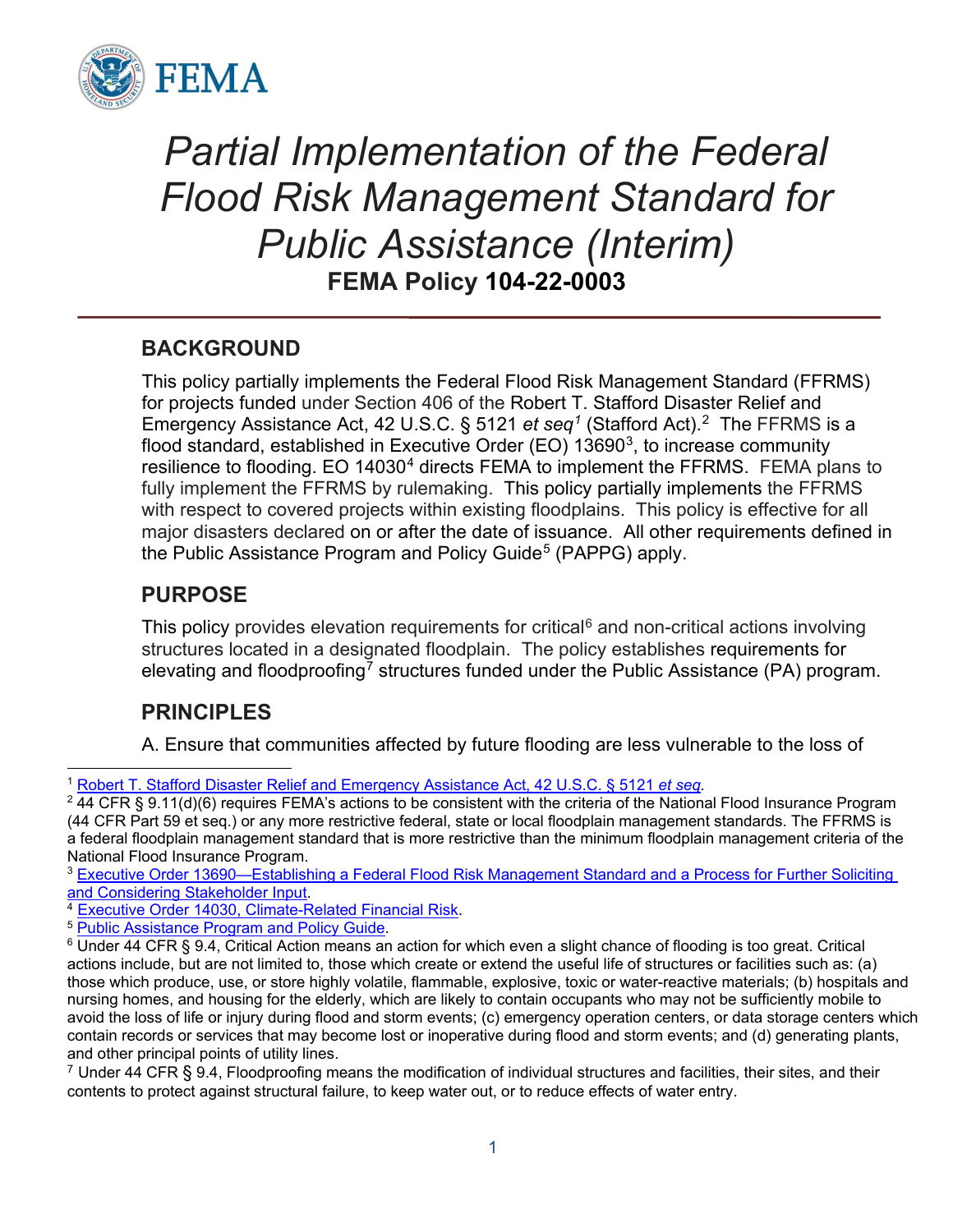

life and property.

B. Ensure that investment of PA program funds for projects in the floodplain are spent to protect structures from flood risk.

C. Ensure that structures are elevated or floodproofed to address current and future flood risk.

D. Implement this policy in a consistent and equitable manner.

# **REQUIREMENTS**

### **A. APPLICABILITY**

Outcome: Define the applicability of this policy.

1. This policy applies to structures (walled or roofed buildings, including mobile homes and gas or liquid storage tanks) in a mapped or established 100- or 500-year floodplain<sup>[8](#page-1-0)</sup> that have a substantial damage<sup>[9](#page-1-1)</sup> determination, require substantial improvement<sup>[10](#page-1-2)</sup> or involve new construction.<sup>[11](#page-1-3)</sup> This applies regardless of the cause of damage. For example, if a school building located in the 100-year floodplain<sup>[12](#page-1-4)</sup> was substantially damaged by an earthquake, the flood elevation requirements of this policy would apply.

## **B. DETERMINING THE FLOODPLAIN**

Outcome: Identify the applicable flood hazard information.

1. FEMA uses the best available flood hazard information to determine the 100- and 500- year floodplains. This information may be found in flood insurance rate maps (FIRM)<sup>[13](#page-1-5)</sup> or

<span id="page-1-0"></span><sup>&</sup>lt;sup>8</sup> Under 44 CFR § 9.4, Floodplain means the lowland and relatively flat areas adjoining inland and coastal waters including, at a minimum, that area subject to a one percent or greater chance of flooding in any given year. Wherever in this regulation the term "floodplain" is used, if a critical action is involved, "floodplain" shall mean the area subject to inundation from a flood having a 0.2 percent chance of occurring in any given year (500-year floodplain). "Floodplain" does not include areas subject only to mudflow until FIA adopts maps identifying "M" Zones.

<span id="page-1-1"></span><sup>9</sup> Under 44 CFR § 59.1, Substantial Damage means damage of any origin sustained by a structure whereby the cost of restoring the structure to its before damaged condition would equal or exceed 50 percent of the market value of the structure before the damage occurred.

<span id="page-1-2"></span><sup>&</sup>lt;sup>10</sup> Under 44 CFR § 9.4, Substantial Improvement means any repair, reconstruction or other improvement of a structure or facility, which has been damaged in excess of, or the cost of which equals or exceeds, 50% of the market value of the structure or replacement cost of the facility (including all "public facilities" as defined in the Disaster Relief Act of 1974) (a) before the repair or improvement is started, or (b) if the structure or facility has been damaged and is proposed to be restored, before the damage occurred. If a facility is an essential link in a larger system, the percentage of damage will be based on the relative cost of repairing the damaged facility to the replacement cost of the portion of the system which is operationally dependent on the facility. The term "substantial improvement" does not include any alteration of a structure or facility listed on the National Register of Historic Places or a State Inventory of Historic Places.

<span id="page-1-3"></span><sup>&</sup>lt;sup>11</sup> Under 44 CFR § 9.4, New Construction means the construction of a new structure (including the placement of a mobile home) or facility or the replacement of a structure or facility which has been totally destroyed.

<span id="page-1-4"></span> $12$  Under 44 CFR § 9.4, Base Flood means the flood which has a one percent chance of being equaled or exceeded in any given year (also known as a 100-year flood). This term is used in the National Flood Insurance Program (NFIP) to indicate the minimum level of flooding to be used by a community in its floodplain management regulations.

<span id="page-1-5"></span><sup>&</sup>lt;sup>13</sup> Under 44 CFR § 59.1, Flood Insurance Rate Map (FIRM) means an official map of a community, on which the Federal Insurance Administrator has delineated both the special hazard areas and the risk premium zones applicable to the community. A FIRM that has been made available digitally is called a Digital Flood Insurance Rate Map (DFIRM).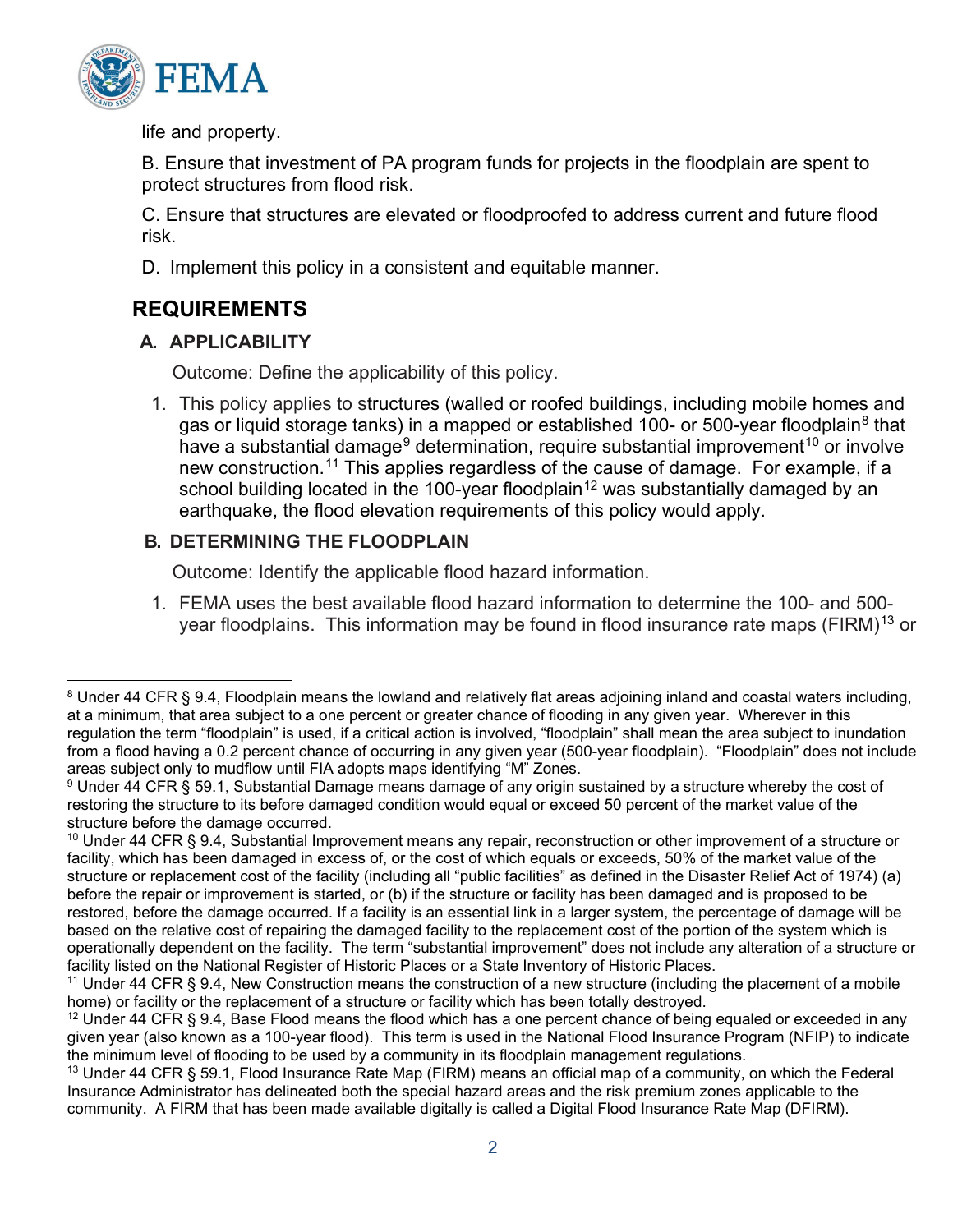

flood insurance studies (FIS).

- a. If the FIRM is up to date and available, and FEMA determines that the best flood hazard information is the FIRM, then applicants must use the 100- and 500-year floodplains on that map to apply this policy.
- b. If FEMA has provided advisory flood hazard information because the effective FIRM is out of date, FEMA will designate the advisory information for use in the disaster if the advisory information is at least as restrictive as the effective information. FEMA will communicate the availability of floodplain maps or advisory flood hazard information to be used in a disaster.  $14$

#### **C. APPLICABLE DESIGN STANDARD**

Outcome: Define the elevation requirements for different types of structures in floodplains. The design standard differs depending on whether the action is a critical or non-critical action and whether the structure is in a 100- or 500-year floodplain.

- 1. For non-critical actions involving structures with substantial damage, substantial improvement, or new construction in a 100-year floodplain:
	- a. Applicants must elevate or floodproof<sup>[15](#page-2-1)</sup> the structures to the 500-year flood elevation<sup>[16](#page-2-2)</sup> or an additional 2 feet above the base flood elevation (BFE), whichever is **lower.**
	- b. For those areas where the 500-year flood elevation has not been established, applicants must elevate or floodproof the structures an additional 2 feet above the BFE.
	- 2. For critical actions involving structures with substantial damage, substantial improvement, or new construction in the 100-year floodplain:
		- a. Applicants must elevate or floodproof the structures to the 500-year flood elevation or an additional 3 feet above the BFE, whichever is **higher.**
		- b. For those areas where the 500-year elevation has not been established, applicants must elevate or floodproof the structures an additional 3 feet above the BFE.
	- 3. For critical actions involving structures with substantial damage, substantial improvement, or new construction in the 500-year floodplain, applicants must elevate or floodproof the structures to the 500-year flood elevation or an additional 3-feet above the BFE, whichever is **higher**.
	- 4. This policy does not affect non-critical actions involving structures that are within the

<span id="page-2-0"></span><sup>&</sup>lt;sup>14</sup> See [FEMA Policy #104-008-2: Guidance on the Use of Best Available Flood Hazard Information](https://www.fema.gov/sites/default/files/2020-04/Available_Flood_Hazard_Information_Policy_104-008-2.pdf?msclkid=4af3663dc0ec11ec8deefc8fc34b0c5d) for additional information.<sup>15</sup> Under 44 CFR § 9.11(d)(3)(iii), the floodproofing option is limited to nonresidential structures. This limitation applies to each section of this policy in which FEMA has referenced floodproofing.

<span id="page-2-1"></span> $15$  Under 44 CFR § 9.11(d)(3)(iii), the floodproofing option is limited to nonresidential structures. This limitation applies to each section of this policy in which FEMA has referenced floodproofing.

<span id="page-2-2"></span><sup>&</sup>lt;sup>16</sup> In coastal locations, there may be occasions in which the established 500-year flood elevation is lower than the established 100-year flood elevation. In those circumstances, applicants must elevate or floodproof the structures an additional 2 feet above the BFE.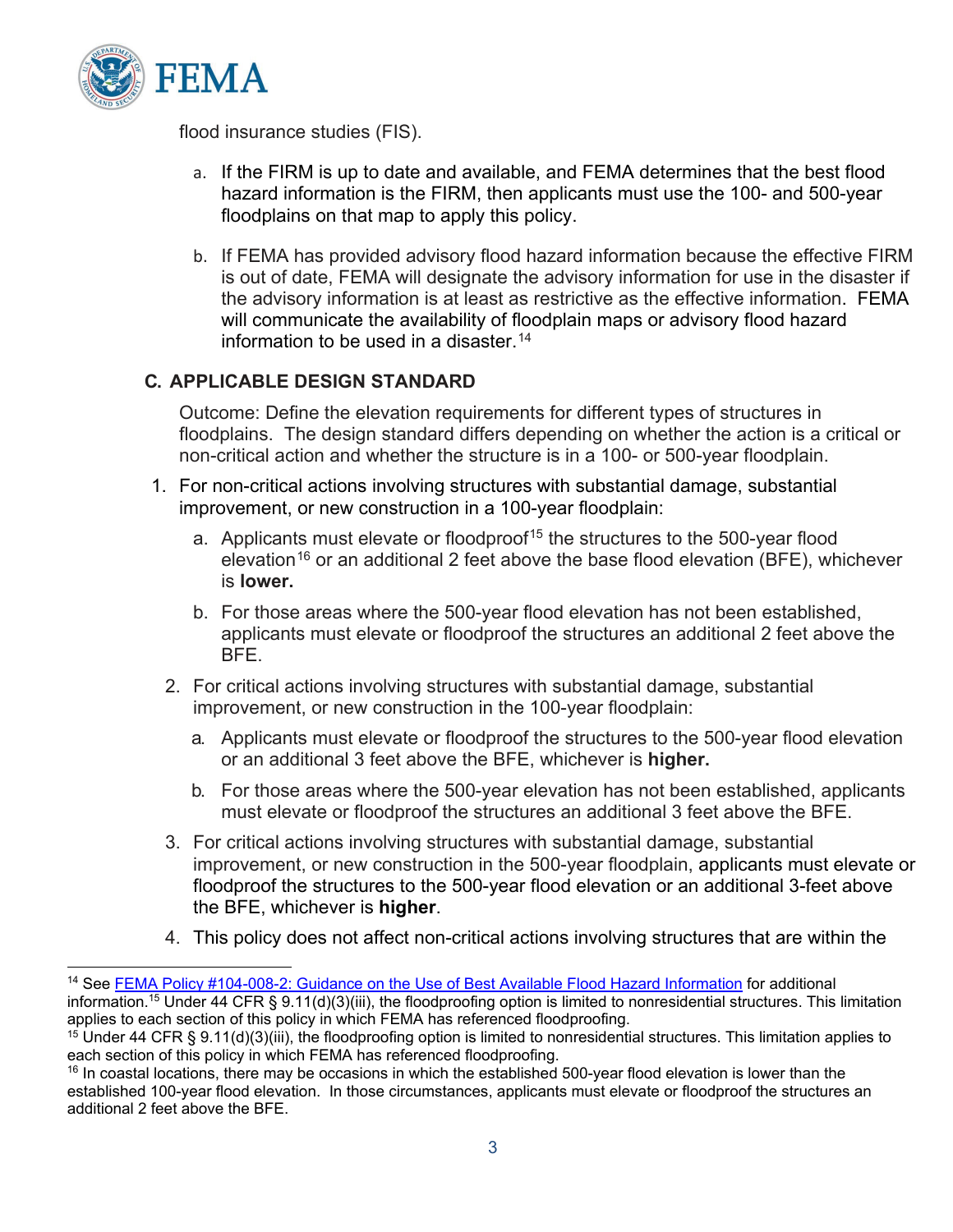

500-year floodplain, but outside the 100-year floodplain.

The following Figure 1 depicts a visual to provide context for the above language.



*Figure 1. Federal Flood Risk Management Standard Floodplain graphic*

- 5. FEMA Policy FP-104-009011: *Consensus-Based Codes, Specifications and Standards for Public Assistance*[17](#page-3-0) also applies to these structures, which requires the use of American Society of Civil Engineers (ASCE) 24-14. When the elevation requirements in ASCE 24-14 are lower than the elevation requirements of this policy, the Applicant must use the requirements of this policy. Appendix A describes which facilities are categorized as containing critical actions and how these compare to design classes listed in ASCE 24-14.
- 6. FEMA provides PA funding for costs associated with elevating and floodproofing structures to meet the requirements of this policy. [18](#page-3-1) PA will provide funding for a higher elevation if required by a more stringent code or standard of a state, local, tribal, or territorial government that meets FEMA's regulatory criteria under 44 CFR § 206.226(d).

# **D. COORDINATION**

Outcome: Ensure streamlined coordination with other federal agencies.

1. When multiple federal agencies are conducting, supporting (including funding), or permitting projects in the same geographic area, early coordination is essential to avoid the potential for conflicting standards being applied within the same geographic area or on the same project. Accordingly, when FEMA is funding an action with or in the same

<span id="page-3-0"></span><sup>17</sup> [Section 1235\(b\) | Consensus-Based Codes and Standards | FEMA.gov](https://www.fema.gov/assistance/public/policy-guidance-fact-sheets/section-1235b-consensus-based-codes-and-standards)

<span id="page-3-1"></span><sup>&</sup>lt;sup>18</sup> Funding is subject to the disaster cost-share.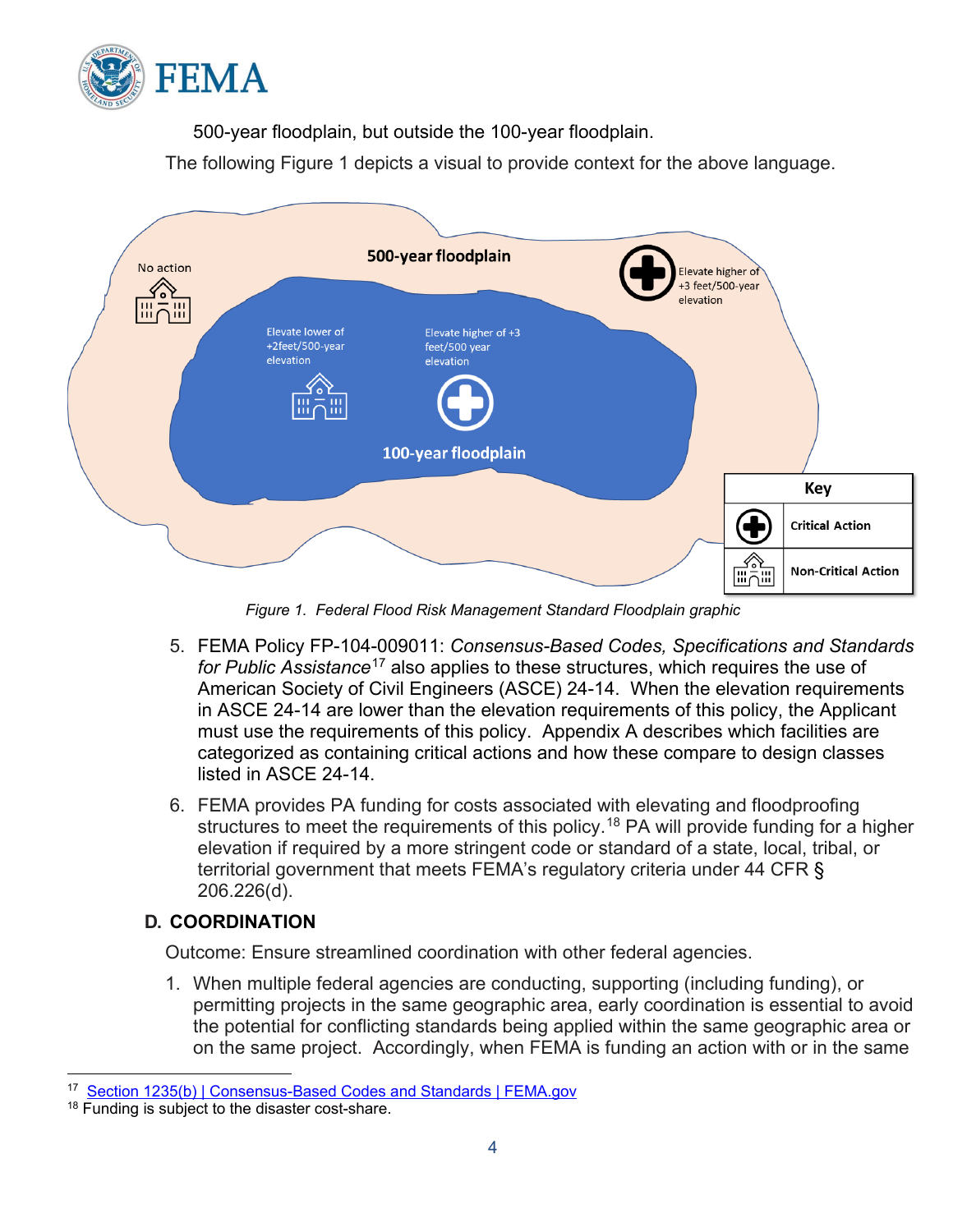

area as another federal agency, FEMA will coordinate with the applicable federal agencies as early in the planning process as possible. When coordinating with other federal agencies, FEMA may elect to use the FFRMS approach of another agency to establish the vertical flood elevation requirement.

2. FEMA has committed to expediting and unifying environmental reviews. The Unified Federal Review (UFR) process offers additional coordination opportunities for FEMA and other federal agencies. The UFR allows for higher-level resolution in instances where agreement on a common approach reaches an impasse. For more information on the UFR Process, see FEMA's website at [https://www.fema.gov/emergency](https://www.fema.gov/emergency-managers/practitioners/environmental-historic/review/library)[managers/practitioners/environmental-historic/review/library.](https://www.fema.gov/emergency-managers/practitioners/environmental-historic/review/library)

#### **E. Equity Requirements**

Outcome: Ensure delivery of the PA in an equitable manner.

1. As a condition of receiving PA funding, Recipients and Subrecipients must comply with all laws and authorities prohibiting discrimination, including but not limited to, Title 44 Code of Federal Regulations Part 7 and Title VI of the Civil Rights Act, which prohibit discrimination based on race, color or national origin (including limited English proficiency); and the Stafford Act Section 308, which requires the impartial and equitable delivery of disaster services and activities without discrimination on the grounds of race, color, religion, nationality, sex, age, disability, English proficiency, or economic status.

MW-K. Zore

Melissa K. Forbes Assistant Administrator Recovery Directorate

June 3, 2022

Date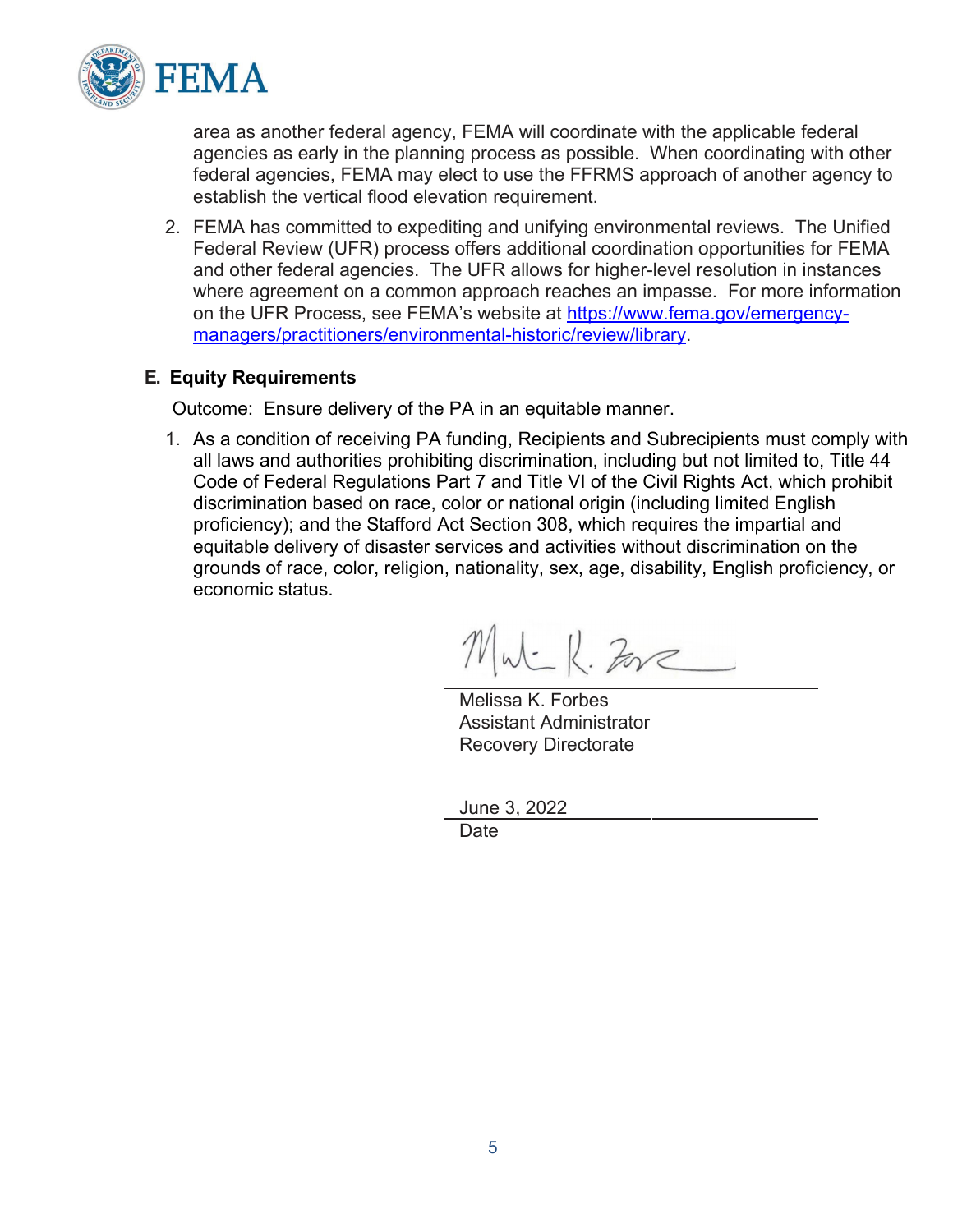

# **ADDITIONAL INFORMATION**

### **REVIEW CYCLE**

FEMA Policy 104-22-0003 *Partial Implementation of the Federal Flood Risk Management Standard for Public Assistance,* will be reviewed and evaluated as necessary until regulatory implementation of [Executive Order 14030](https://www.federalregister.gov/documents/2021/05/25/2021-11168/climate-related-financial-risk) and applicable FFRMS standards. The Assistant Administrator for the Recovery Directorate is responsible for authorizing any changes or updates to this policy.

# **AUTHORITIES**

### **Authorities**

- Robert T. Stafford Disaster Relief and Emergency Assistance Act, 42 U.S.C. § 5121-5207, as amended
- Title 44 of the Code of Federal Regulations, Parts 7, 9 and 206.

#### **References**

- Executive Order 13690: Establishing a Federal Flood Risk Management Standard and a Process for Further Soliciting and Considering Stakeholder Input.
- Executive Order 14030: Climate-Related Financial Risk.

## **MONITORING AND EVALUATION**

FEMA will monitor the implementation of this policy through close coordination with regional and field staff, as appropriate, as well as interagency partners and state, local, tribal, and territorial stakeholders.

# **QUESTIONS**

Direct questions to *[fema-recovery-pa-executive-office@fema.dhs.gov.](mailto:fema-recovery-pa-executive-office@fema.dhs.gov)*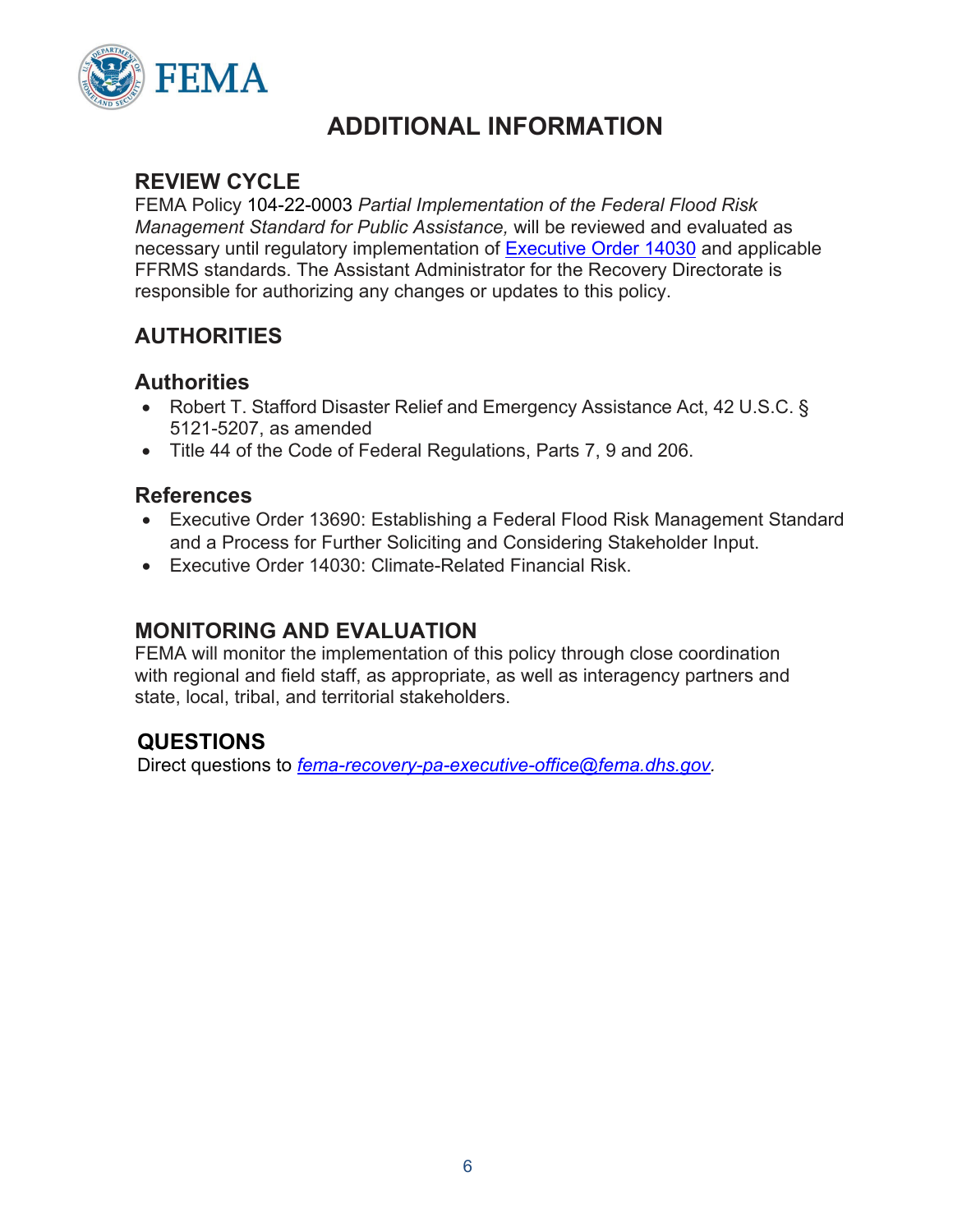

## **Appendix A: FEMA's Classification of Critical Actions and ASCE 24-14 Design Flood Classes**

Title 44 Code of Federal Regulations Part 9 describes a critical action as one for which even a slight chance of flooding is too great. This appendix clarifies which facilities are categorized as containing critical actions and how these compare to design classes listed within American Society of Civil Engineers (ASCE) 24-14.

- **A.** Implementing guidelines<sup>[19](#page-6-0)</sup> for Executive Order 13690 provides the following criteria for determining whether actions are critical:
	- 1. If flooded, would the proposed action create an added dimension or consequence to the disaster? For example, facilities storing liquefied natural gas terminals or facilities producing and storing highly volatile, toxic, or water-reactive materials.
	- 2. If the action involves structures such as hospitals, nursing homes, prisons, and schools, would occupants of these structures be sufficiently mobile and have available transport capability to avoid loss of life and injury given the flood warning lead times available?
	- 3. Would essential or irreplaceable resources, utilities, or other functions be damaged beyond repair, destroyed, or otherwise made unavailable?
	- 4. Would the damage or disruption from a local flooding event lead to regional or national catastrophic impacts (e.g., a port being closed for a period following a storm event, which has an impact on transportation of goods nationally)?
	- 5. Would damage or disruption to a given facility or infrastructure component have potential for cascading damage or disruption to other facilities and infrastructure classes, some of which may already be stressed by flood conditions (e.g., electricity outage due to substation damage resulting in wastewater treatment facility shutdown or gasoline pump outage)?
- **B.** Examples of structures housing substances or providing services for which even a slight chance of flooding is too great (critical) include the following facilities:
	- 1. Those that produce, use or store highly volatile, flammable, explosive, toxic, or water-reactive materials.
	- 2. Hospitals, nursing homes, and housing for the elderly which are likely to contain occupants who may not be sufficiently mobile to avoid the loss of life or injury during flood and storm events.
	- 3. Emergency operation centers or data storage centers which contain records or services that may become lost or inoperative during flood and storm events.

<span id="page-6-0"></span><sup>19</sup> Water Resources Council, [Implementing Guidelines for Establishing A Federal Flood Risk Management Standard.](https://www.federalregister.gov/documents/2015/10/22/2015-26839/guidelines-for-implementing-executive-order-11988-floodplain-management-and-executive-order-13690)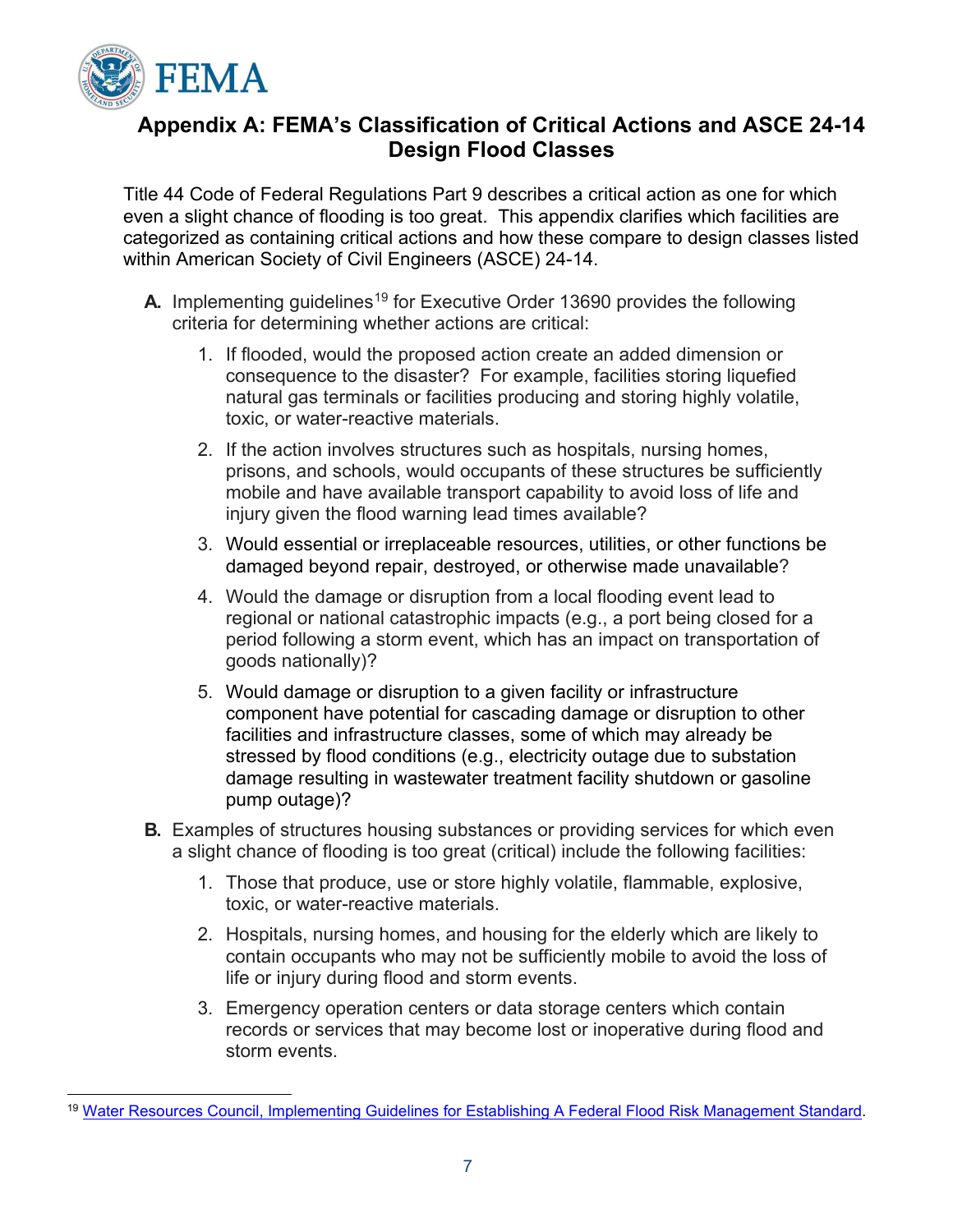

- 4. Power generating plants and other principal points of utility lines.
- 5. Those for which the purpose is the storage of irreplaceable records.
- **C.** ASCE 24-14 Design Class 4 critical action facilities include:
	- 1. Hospitals and health care facilities having surgery or emergency treatment facilities.
	- 2. Fire, rescue, ambulance, and police stations and emergency vehicle garages.
	- 3. Designated emergency shelters.
	- 4. Designated emergency preparedness, communication, and operation centers and other facilities required for emergency response.
	- 5. Power generating stations and other public utility facilities required in emergencies.
	- 6. Critical aviation facilities such as control towers, air traffic control towers, electrical substations, fuel or water storage tanks or other structures necessary to allow continued functioning of a Flood Design Class 4 facility during and after an emergency.
	- 7. Buildings and other structures (including but not limited to, facilities that manufacture, process, handle, store, use, or dispose of such substances as hazardous fuels, hazardous chemicals, or hazardous waste) containing sufficient quantities of highly toxic substances where the quantity of the material exceeds a threshold quantity established by the authority having jurisdiction and is sufficient to pose a threat to the public if released.
- **D.** ASCE 24-14 Design Class 3 critical actions facilities include:
	- 1. Jails, correctional facilities, and detention facilities.
	- 2. Care facilities where residents have limited mobility or ability, including nursing homes but not including care facilities for five or fewer persons.
	- 3. Preschool and childcare facilities not located in one- and two-family dwellings.
	- 4. Buildings and structures associated with power generating stations, water and sewage treatment plants, telecommunication facilities, and other utilities which, if their operations were interrupted by a flood, would cause significant disruption in day-to-day life or significant economic losses in a community.
	- 5. Buildings and other structures not included in Flood Design Class 4 (including but not limited to facilities that manufacture, process, handle, store, use, or dispose of such substances as hazardous fuels, hazardous chemicals, hazardous waste, or explosives) containing toxic or explosive substances where the quantity of the material exceeds a threshold